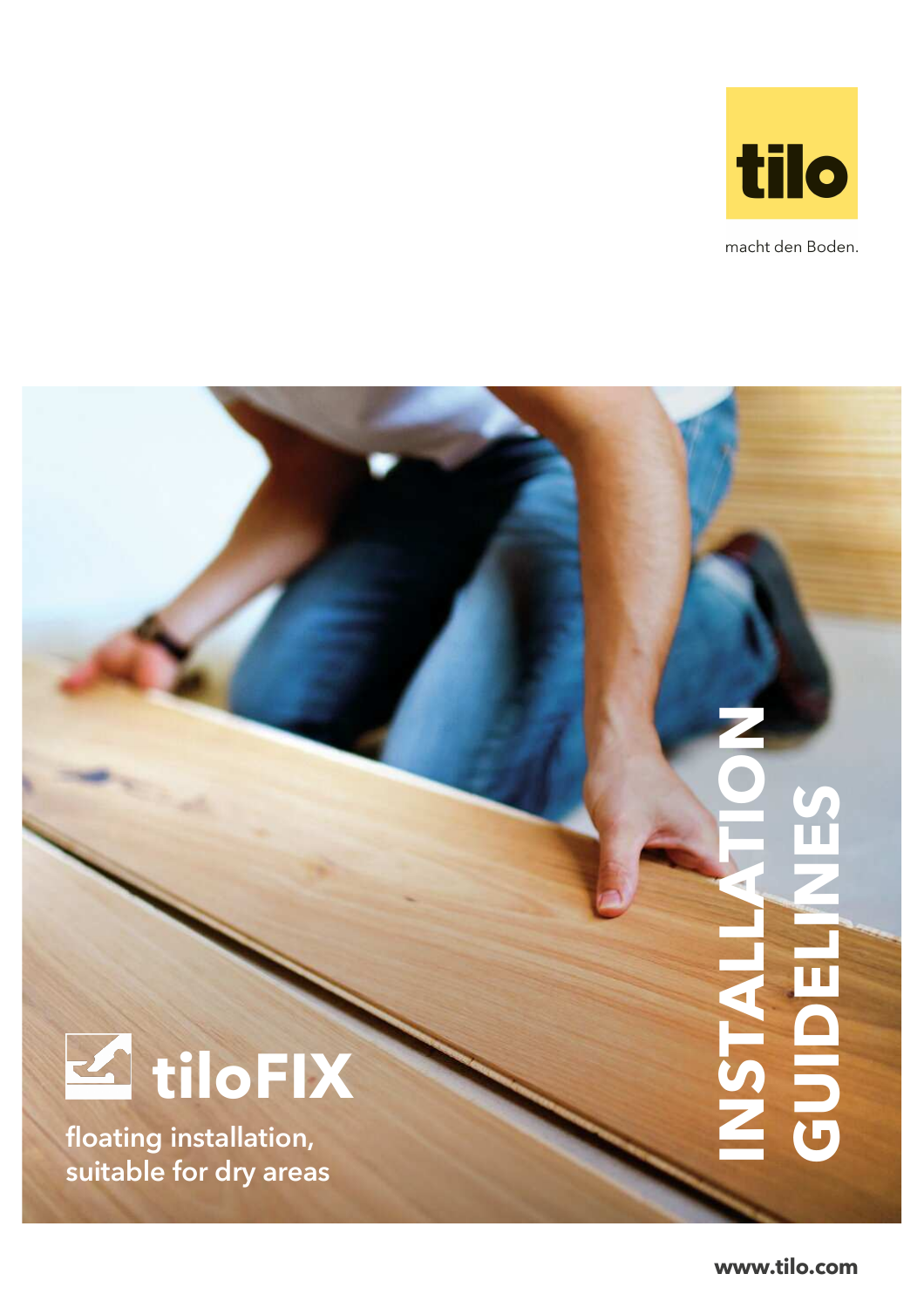

Thank you for choosing high-quality flooring products from tilo. All of our products undergo thorough quality control checks and meet high standards of quality.

These installation guidelines provide important information and tips to ensure that the floor is installed correctly. Read each step carefully. tilo can only honour the relevant warranties if the flooring has been installed correctly.

#### **Differences between tilo installation guidelines**

tilo installation guidelines differ depending on the installation system they describe (powerFIX, tiloFIX, simpleFIX, tongue and groove), the type of installation (floating or full-spread gluing) and the area of application (dry locations, 4h moisture protection or damp locations). Please check whether these installation guidelines are correct for your floor as well as the installation system, the type of installation and the area of application. More information can be found on our website www.tilo.com.

#### **Rooms with large windows**

Please note that in rooms large windows in particular, changes in colour caused by UV light cannot be ruled out completely and are therefore product-specific. Shading may be necessary



These guidelines describe a floating installation of the tiloFIX installation system. Products installed in this manner are laid on top of the subfloor without being affixed to it. A gap is left along each edge of the floor to allow for expansion and shrinkage caused by the climatic conditions. Heavy furniture and fixed installations must not impede floor's ability to "float".

## **Area of application**

Suitable for living spaces with a regular room climate with 40 to 60 % relative air humidity and between 16 and 24 ° C. Not suitable for damp locations and wet locations.

#### **Important information**

We recommend that installation is carried out by an appropriately trained professional. Only a professional is able to sufficiently assess the readiness for installation of the subsurface and, in particular, the physical structure of the construction and its environment. Professional installers are familiar with the rules of the trade and the standards that must be complied with for successful installation.

Prior to installation, the product should be inspected for possible defects in adequate light conditions. Any subsequent damage caused by installing a product with errors that could have been identified beforehand will not qualify for compensation. Small variations in colour and texture are a characteristic feature of the wood and are unavoidable.

The Installation requires a small amount of force. The locking system may be damaged if the installation is not performed properly.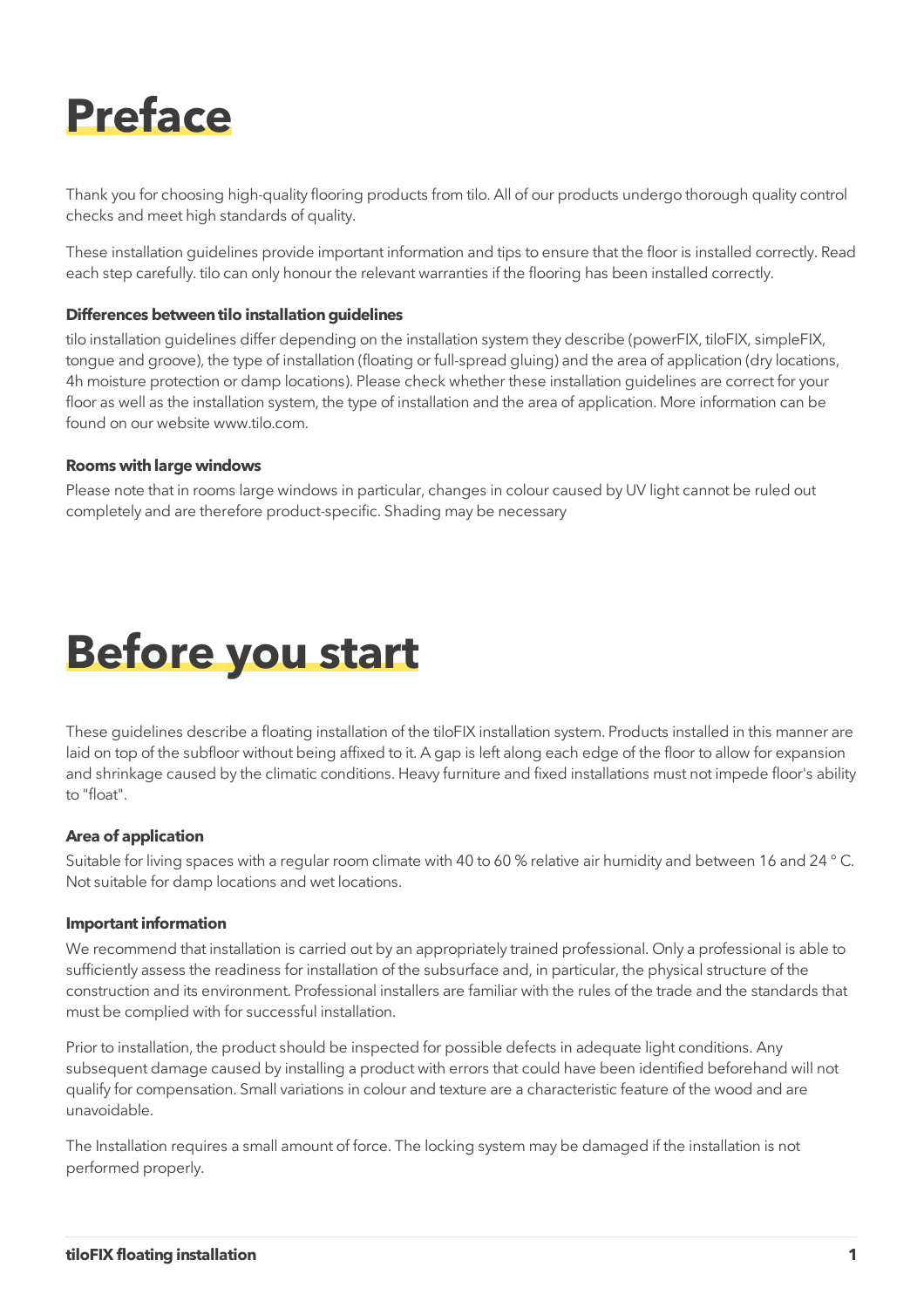## **Points to note before installation**

We recommend that the product is stored, unopened, in the rooms in which it will be installed (at a temperature between 18 and 24 °C) for as long as possible, until complete acclimatisation has taken place. 48 hours is usually sufficient for temperature equalisation. Humidity equalisation can take considerably longer, however.

The product should only be installed in rooms in which floor surface temperatures are maintained at between 18 °C and 29 °C and relative air humidity is maintained at between 40 to 60 % in order to avoid excessive swelling and shrinkage of the materials. The ideal climate is 20 °C with 50 % relative air humidity.

Please ensure that all structural tasks have been completed before the installation. Dust and construction waste may damage the product. In particular, ensure that all work that could introduce moisture (e.g. painting) is completed.

## **Humidity**

The relative air humidity should be between 40 % and 60 %. During the heating period, particularly in the event of excessive surface temperature or insufficient relative air humidity, gaps may appear between the individual elements.

## **Polyethylene foil**

Always install at least 0.2 mm thick polyethylene foil, with vapour barrier properties, under the flooring elements. This foil not only protects against moisture but also, most importantly, creates a smooth surface to enable unimpeded floating of the floor. The strips must overlap by at least 20 cm. Better still, seal the edges against moisture with an adhesive tape. Pull the foil approx. 3 cm up the walls.

## **No impact sound insulation**

When using products with integrated impact sound insulation, additional impact sound insulation improvement measures are almost impossible and therefore not necessary. If additional underlays are used in spite of this, please be advised that underlays that are too soft are not suitable for the glueless installation system.

## **Expansion joints**

We recommend discussing the need for and the positioning of the required expansion joints (large surface areas, oddly shaped rooms, unusual construction conditions, etc.) with an appropriately trained professional. Any expansion joints can be covered using suitable coverings.

Expansion joints determined by the on-site subsurface (e.g. where screeds from different rooms meet) must be reflected in the flooring too.

## **Installation size**

An expansion joint must be installed in rooms that are bigger than 10 m in the lengthways direction of the planks and bigger than 8 m in the transverse direction of the planks.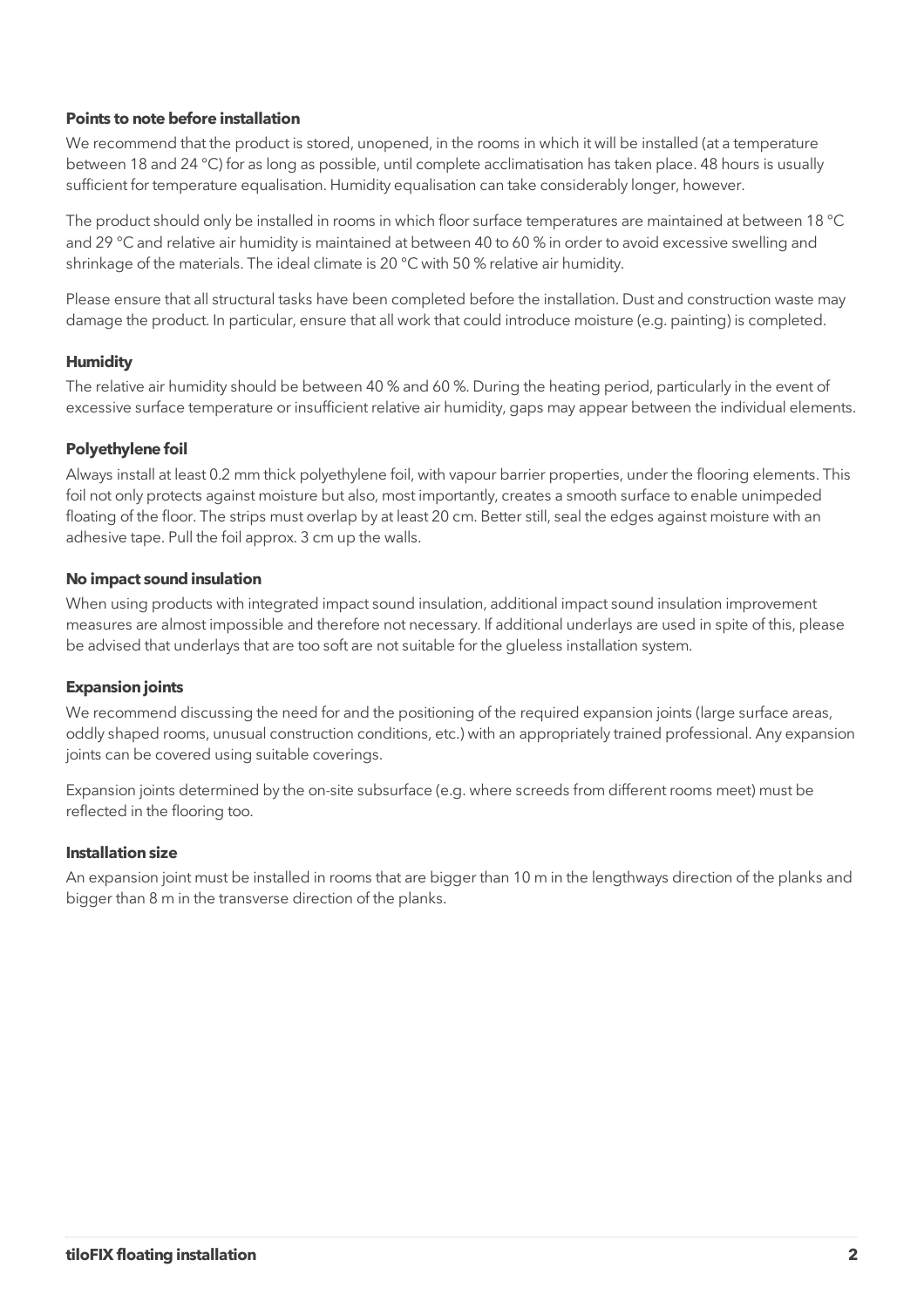# **Underfloor heating**

Prefinished floor panels are suitable for low temperature / warm water radiant heating systems. Prior to the installation the subfloor must be heated up in accordance with the standards (for further information, especially for installation over electric underfloor heating systems, see "TI\_025\_Richtlinien\_Verlegung\_auf\_Fussbodenheizung\_en.pdf"). The maximum temperature of the surface must not exceed 29 °C, even at the edges of the room and under carpets and furniture. The heating should be equipped with flow temperature regulation. Electric floor heating systems are only suitable with surface temperature control (gentle heating characteristic).

## **Readiness for installation**

Readiness for installation of the subsurface must be tested in accordance with DIN 18356 "Laying of parquet flooring and wood block flooring" or DIN 18365 "Flooring works" and finished accordingly. ÖNORM B2236/ÖNORM B5236 must be used respectively. This means, for example, that the subsurface must be clean, free from cracks, sturdy, flat and dry. Small areas of unevenness (drops of paint, plaster residues, etc.) and textile floor coverings (carpets, needle felt, etc) must be removed.

Permissible screed moisture, without subsequent moisture, according to the CM method valid for unmodified standard screeds:

- For cement screed: < 2.0 % CM (with underfloor heating < 1.8 % CM)
- For anhydrite screed < 0.3 % CM (with underfloor heating < 0.3 % CM)
- Please ensure compliance with the relevant national standards.
- Alternatively the ERH method (=Equilibrium Relative Humidity) can be applied for measuring the screed moisture.
- For cement screed according to ERH method: without underfloor heating ≤ 65 % rLF; with underfloor heating ≤ 60 % rLF

Screeds that are not standard (e.g. rapid screed, unknown equilibrium moisture content or modified in any other way), must be measured using the ERH method. In that case or if both CM and ERH methods are used, the measurement of the ERH method is deciding if the screed ist sufficiently dry.

The unevenness of the subsurface may not exceed the values shown in Line 4 of Table 3 of the latest version of DIN 18202 "Flatness tolerances". As a rule of thumb, at a measuring length of 1 m, the unevenness of the floor may not exceed 3 mm.

Flatness tolerances at measuring lengths of more or less than 1 m can be found in the diagram contained in the standard.

## **Usage**

Please note that material-dependent changes may lead to bulging of the installed floor. Cracks, gaps or splinters can also appear. Joint-like edge formations can pose a risk of injury to humans and animals.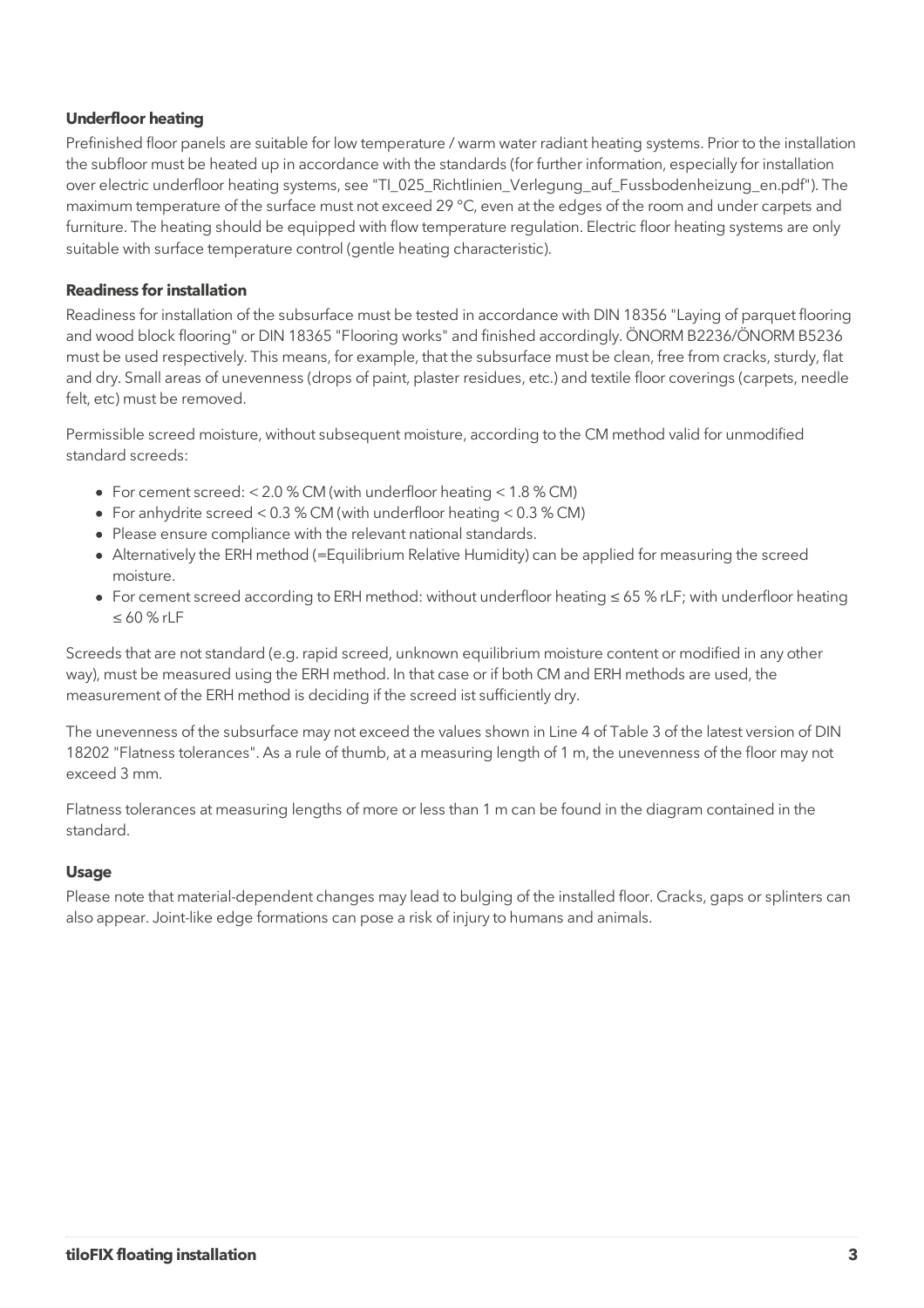# **Installation guidelines**

# **Tools required**

installation wedges, tapping block, pull bar (we recommend the tilo installation set, order number Z1043), hammer, bracket, hand or electric saw (jigsaw, circular saw or chop saw).

# **Polyethylene foil and impact sound insulation**

Lay the 0.2 mm polyethylene foil (see above) and check whether impact sound insulation is required.

# **Determining the direction of installation**

Determine the direction of installation and measure the room. If the last row will be less than 5 cm wide, cut the first row narrower. Make sure to take into account any unevenness in the wall.

# **Step 1: First plank**

Work from left to right. Lay the first plank in the left corner of the room with the tongue side facing the wall. Use the installation wedges to make sure there is an expansion joint of approx. 10 mm between the planks and the wall.

# **Step 2: Second plank**

Line up the second plank precisely with the first plank, levering it into the short end of the first plank. To lock the tiloFIX locking system, lift the plank to approx. 20°. Guide the short end tongue into the short end groove and lower the plank while keeping the short end joint tight.

Ensure that the lengthwise edges are flush. If correction is required, either lift up the planks or lightly tap them with the tilo tapping block until they are flush.

# **Step 3: Completing the first row**

Continue in this manner until the last plank of the first row. Cut this plank to the appropriate size. Make sure to leave an expansion joint between the plank and the wall.

# **Step 4: Second row**

The second row can be started off using the offcut from the first row, if the short end offset is at least 30 cm. If not, cut the first plank of the second row as appropriate. Make sure to maintain a short end offset of at least 30 cm.

# **Step 5: First plank of the second row**

Lever the offcut into the longitudinal groove of the first row. To lever the plank in, tilt it to approx. 20° and insert the longitudinal tongue into the longitudinal groove. Do not lower the planks completely. Place the tilo tapping block underneath them to prevent this.

# **Step 6: Second plank of the second row**

Lever the next plank into the short end of the partially lowered plank and push it into the longitudinal groove. Lift the plank slightly to make pushing it in easier. Make sure that the short end of the locking system is closed and push near the short end of the locking system. Close the longitudinal locking system by pushing and gently tapping while the planks are tilted. Continue in this manner until you reach the last plank of the second row. Cut this plank to the appropriate size. Make sure to leave an expansion joint between the plank and the wall.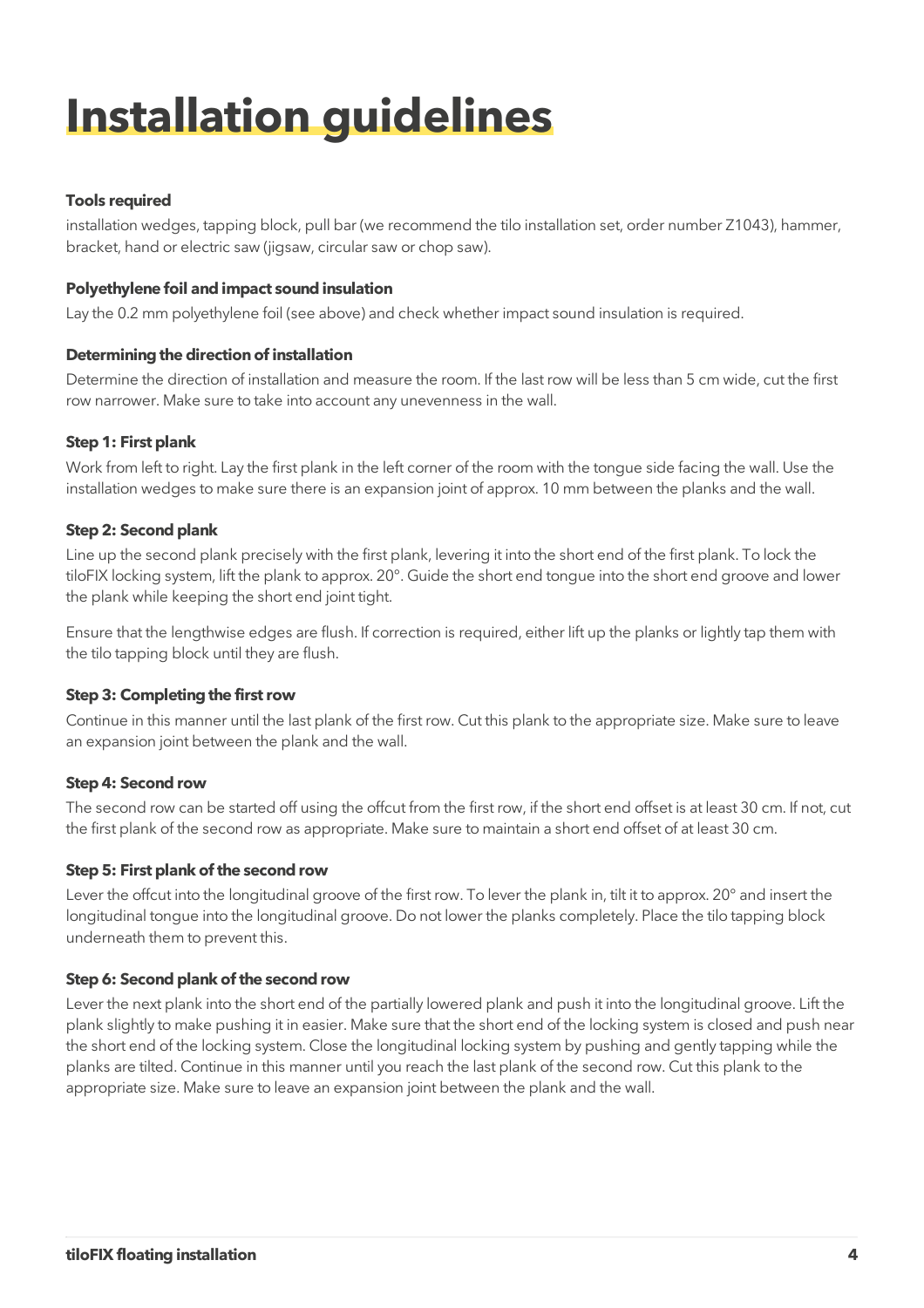## **Step 7: Lowering the second row**

Once the longitudinal and short end joints are sealed, remove the tilo tapping block underneath. Lower the planks by lightly tapping on the lower locking element with the tilo tapping block. The gentle tapping supports the positive locking of the glueless locking system. This helps the joint to seal as tightly as possible. The tiloFIX locking system can be damaged if the plank is not lowered carefully enough.

## **Step 8: Continuing the installation**

Continue to install the rest of the rows of planks as described.

## **Step 9: Last row of planks**

When cutting the last row of planks, make sure to take into consideration the necessary distance from the wall and install them as described. Use a pull bar to ensure that the longitudinal locking system seals as tightly as possible. Close the short end of the locking system as described above.

## **Step 10: Finishing touches**

The floor can be walked on immediately after installation. Remove the installation wedges and the excess polyethylene sheeting. Fix the skirting boards to the wall using tilo Clipstar or screws; never secure them to the flooring.